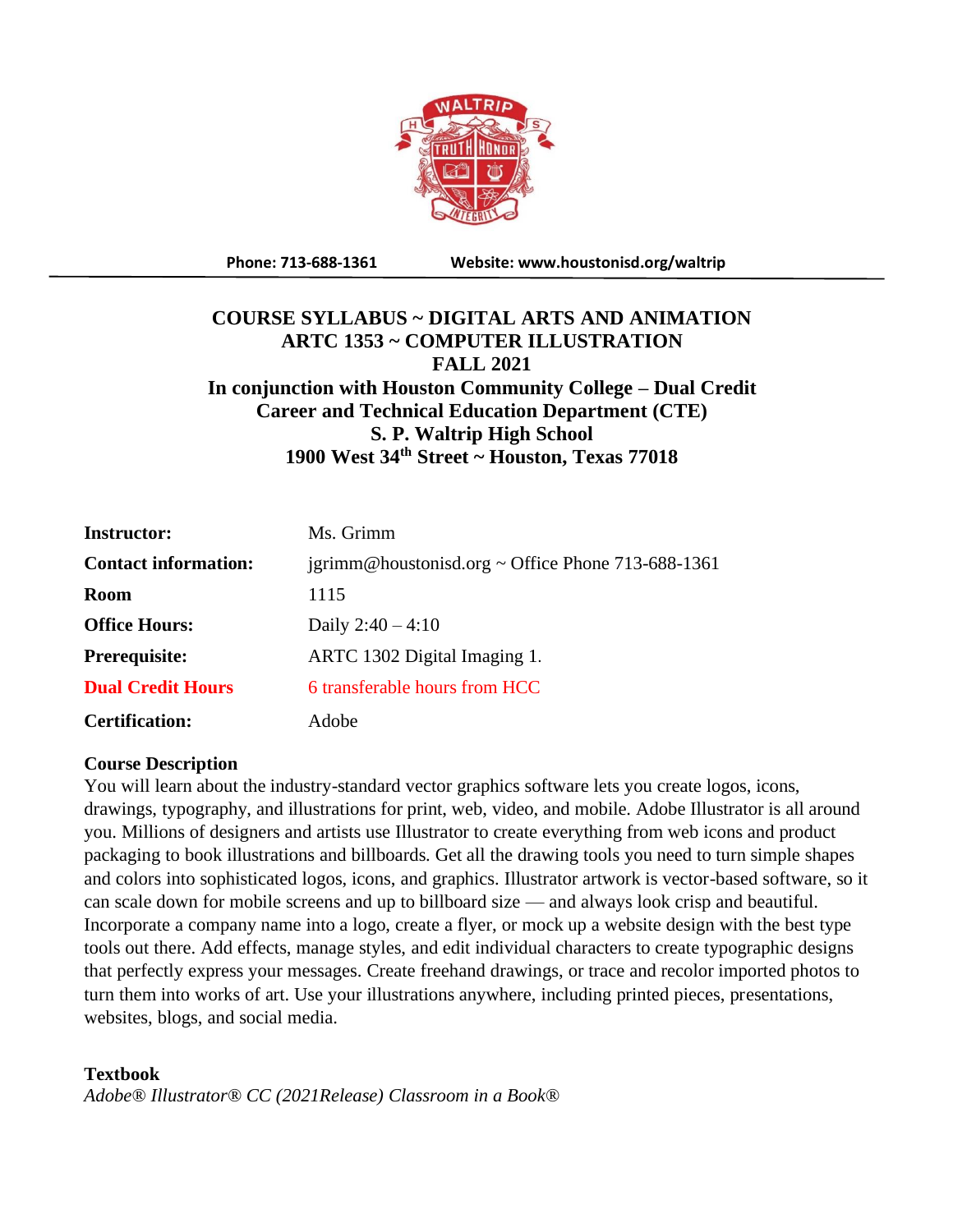# **Materials**

Pen, Pencil, Paper, External USB/FW Hard drives

#### **Attendance and Participation**

Attendance and participation are required; new material is being presented daily as well as collaborative activity projects. It is your responsibility to see me, check the board/HUB or check with a partner if you are absent from class.

### **Tutorials**

Tutorials are offered Tuesday and Wednesday morning.

#### **Grading System Based on Houston Community College**

In Class Projects/Assignments 35% of your final grade Textbook Lessons 25% of your final grade Class Attendance/Participation 7.5% of your final grade Midterm/Final Project 15% of your final grade Final Exam/GMetrix Tests 17.5% of your final

#### **Late Work**:

Assignments that are not turned in on-time are considered late work. A late assignment will not receive full credit; 20 points will be deducted initially and 10 each week.

# **Instruction Methods, Students Assignments and Assessments**

Face to Face and Web-enhanced - Problem Based Learning

A variety of instructional methods are used throughout the semester to enhance PBL. The course will be taught using a Problem Based Learning (PBL) format. Students in groups work through real-world problems with the goal of learning how to apply software development techniques, find and evaluate information about programming technologies, and communicate ideas and information about software development to others. Examples may include class discussions, lectures, readings, group projects, internet searches, and presentations. Discussion is the primary way in which students come to understand a concept. Discussion is both large group and small group and re usually student led, but are sometimes conducted online through HUB Discussion threads. Cooperative learning groups are also used extensively in this class. Projects/Assignments will be done individually as well. Assignments, projects and web-enhanced activities have been developed to guide your learning and concept development as an intro level programmer. As an instructor, I want my students to be successful. I feel that it is my responsibility to provide you with knowledge and opportunities for critical thinking and applications as appropriate.

#### **Student Expectations**

As a student wanting to succeed at your academic and career endeavors, it is your responsibility to do the assigned readings, submit assignments on time, and participate in discussion forums and other activities. Please be respectful of yourself and peers, come to class prepared and on time. Clean up after yourself and remain seated until the bell sounds.

Students are required to take multiple GMetrix practice training and take practice tests during the semester to prepare for Adobe Certiport Professional exam. One GMetrix practice test selected by the instructor is the Mid-Term exam and Adobe Certiport Professional exam is the final exam for this course. Additional details regarding Adobe Certiport Professional exam will announced in the class and/or posted on Eagle Online Canvas. Assignments, projects, and web-enhanced activities have been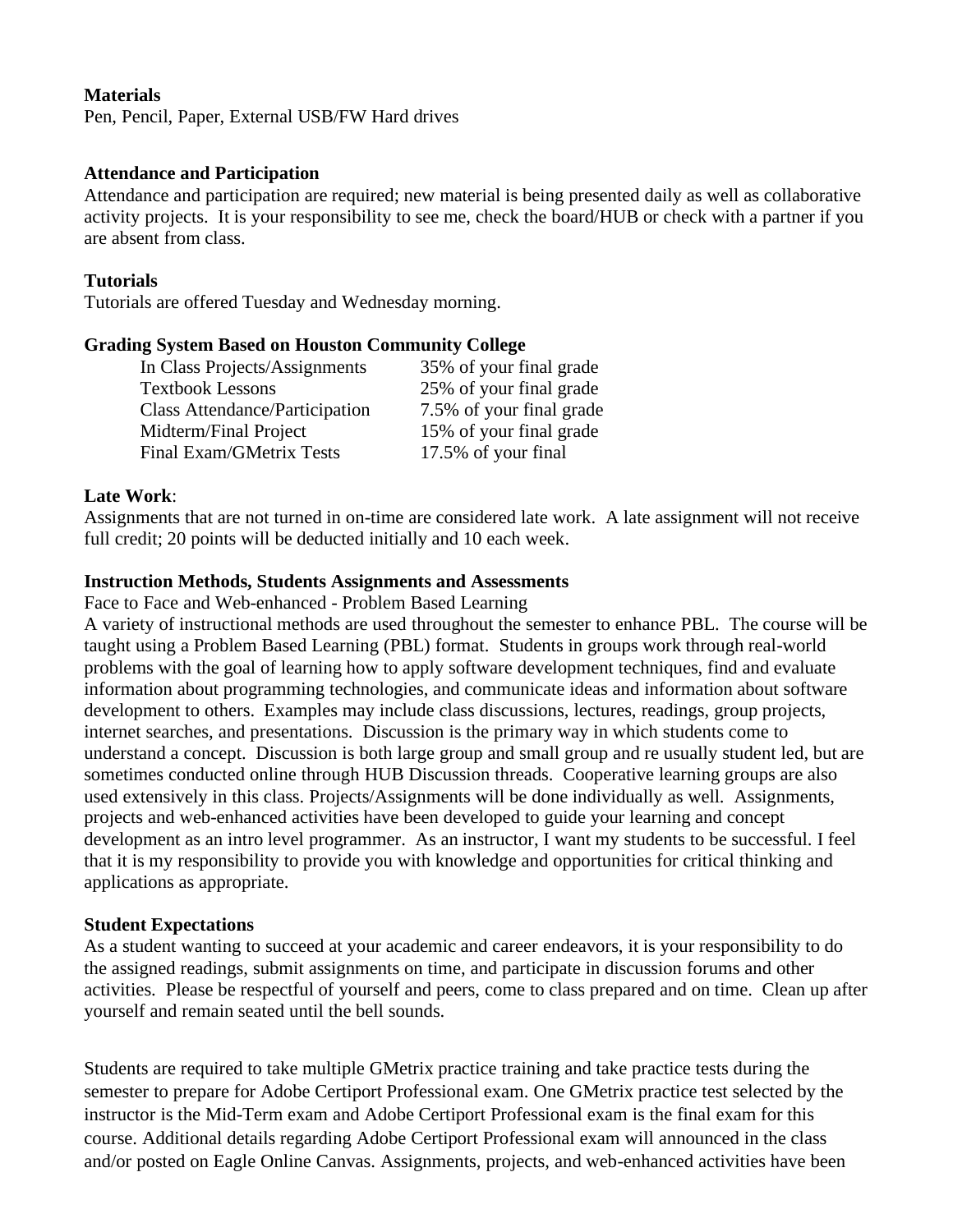developed to guide your learning and concept development as a designer. To better understand a topic/concept, you will be given assignments on key information that you will need to remember for your success in your career in graphics design. As you learn new concepts and application, you will apply the knowledge to your Final Project. Working on assignments/project is an integral part for the course. All assignments/projects are due on the day noted unless otherwise announced in class. Assignments may be completed in class or lab. Those having their own computer and pertinent software may work on assignments at home as well. However, class participation is still required, and students are advised to attend class regularly. The assignments must be completed on software programs used in class. Do not make substitutions. Note: Original working files are REQUIRED for ALL projects along with the submission of files as instructed.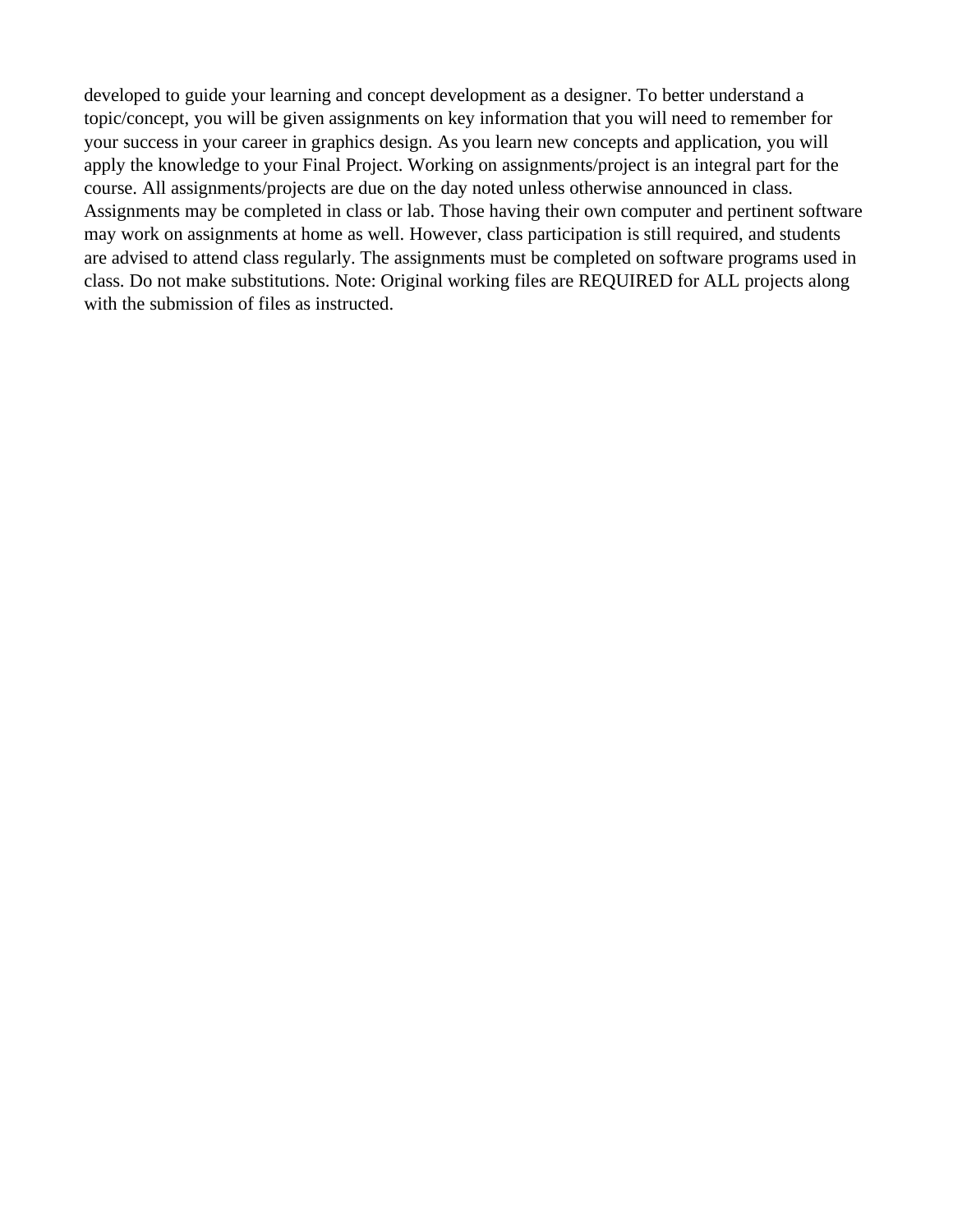# **SCHEDULE OF CLASSES:**

Following is a tentative outline of discussion topics and class assignments for the year. This schedule is subject to change. The instructor reserves the right to change the assignments, projects and dates as deemed necessary. You will be informed of any changes. Updated information will be posted online on the HUB and Canvas.

# **Fall Semester**

# *First - Six Weeks*

- Photoshop
	- o Text and Shape Layers PSD's Vector paths Making text in PSD Creating and editing a text layer • Font style, size, and color • Combining layer effects and type • Drawing a custom shape layer • Selecting and formatting a paragraph • Creating text along a path • Drawing with shape outlines • Combining vector-based shapes • Preparing text for commercial output
- Illustrator
	- o Introduction to Adobe Illustrator CS6, Working With Documents, Drawing and Transforming Objects, Making and Saving Selections, Working with Shapes and Objects, Working with Color, Basic Shapes. You will be given a handout and instruction sheet for creating a series of basic shapes using various illustrator tools. Due at the end of class, upload to Eagle Online. • WEB ENHANCED ACTIVITIES: Textbook Lesson due on Eagle Online Definitions: Preferences, Scaling, Gradients, Clipboard, Color Box, Bounding Box, Page Tiling, Guides and Grid, Transforming Tool, Menus, Panels, Fills, Stokes, Selection Tools, Zero Point, Units of Measure, Rotate commands.

# *Second - Six Weeks*

- Illustrator
	- o Gradients, Pattern Fills, and Blends, Points and Paths, Working With Paths, Working With Layers, Working with Type, Drawing and Painting, Illustrator Effects, Symbols, Outputting Your Work, Introduction to basic Adobe Illustrator Draw Tools, Illustrator Effects, Warp Tool, Text and Graphic Styles Color and Color schemes. (T-Shirt Design) You will be given a set of instructions to apply various illustrator tools to an existing logo design. Construction and manipulation of basic shapes, Fills and Strokes, Scaling and Rotating shapes, Duplicating, Cut, Copy, Paste, Text Tool, Graphic Styles, creating a simple gradient, Align panels etc. Experiment with different colors, gradients, fill and effects. Due at start of next class. Definitions: Preferences, Scaling, Gradients, Clipboard, Color Box, Bound Box, Page Tiling, Guides and Grid, and Transform Tools.

# *Third - Six Weeks*

- Illustrator
	- o "Pen, Curvature, and Pencil Tools for Drawing and using a template" First you will use a template and learn the basic of the Pen Tool. Then you will be given a selection of drawings to choose from as a template. You will learn how to reproduce a drawing using the functions of the Pen Tool. This tool an extremely important as it appears in many different print and web graphic software applications. You will also begin to use basic color fills, gradients, and strokes to recreate the template image. You will reproduce a simple and complex template of your choice. The second illustration may come from one of your own sketches, but must be approved by the instructor, Mandalas and Patterns using Pathfinder, Pattern, Blend, and Transform Tools. "Designing a Logo". Lab time to